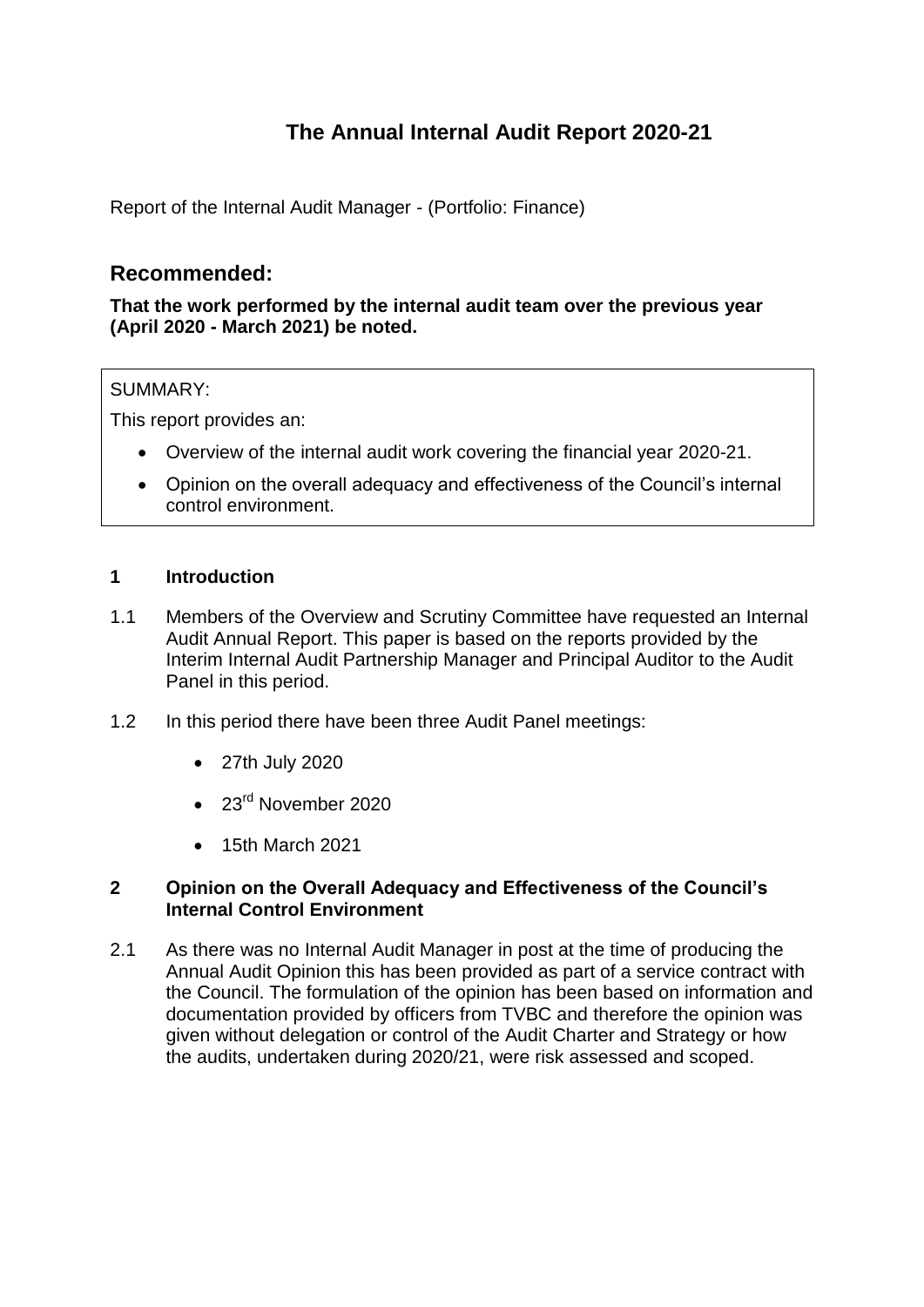- 2.2 Based on the data provided in relation to the audit plan and other internal governance arrangements, the Temporary Deputy Chief Internal Auditor of Portsmouth City Council, acting as the Interim Internal Audit Partnership Manager has provided a **Substantial level of assurance** in respect of the Council's risk management, control and governance arrangements.
- 2.3 The Internal Audit function generally conforms to the International Standards for the Professional Practice of Internal Auditing and specifically the Public Sector Internal Audit Standards UK. (PSIAS). A self-assessment of the internal audit function's conformance with these standards was carried out in March 2021. The Public Sector Internal Audit Standards are a mandatory requirement, the objectives of which are to:
	- Define the nature of internal auditing within the UK public sector,
	- Set basic principles for carrying out internal audit in the UK public sector,
	- Establish a framework for providing internal audit services, which add value to the organisation, leading to improved organisational processes and operations, and
	- Establish the basis for the evaluation of internal audit performance and to drive improvement planning.
- 2.4 Actions to address areas of "partial" assurance, which will be monitored during 2021-22 included:
	- Where appropriate, develop and embed the use of CAATS (Computer Assisted Audit Techniques), and other methodologies in testing.
	- Report the Audit Universe annually to the Audit Panel when presenting and seeking approval of the Annual Audit Plan.
	- Consider the use of other management Key Performance Indicators.
	- Annual feedback from Heads of Service to be formally documented as part of the annual planning exercise.
	- Review the appropriateness of supervisory checks to ensure compliance with the Standards where the Internal Audit Manager is involved in audit assignments and projects.
	- In order to embed a culture of continuous improvement, formally report the Quality Assurance Improvement Programme to Senior Management (Head of Finance & Revenues/S151 officer) and Audit Panel for approval and oversight.
	- Review levels of audit coverage of activity required by benchmarking with other local authorities.
	- Consider feedback from the Audit Panel Chair and Chief Executive when reviewing the performance of the Internal Audit Manager in their annual PDD.
- 2.5 There is evidence that the work the Internal Audit function has delivered is effective; especially around risk and performance. It contributes to and has influence in the Authority on these areas. It is a highly respected service that is engaged with the organisation and which provides on-going support in key areas, as well as effective assurance on controls.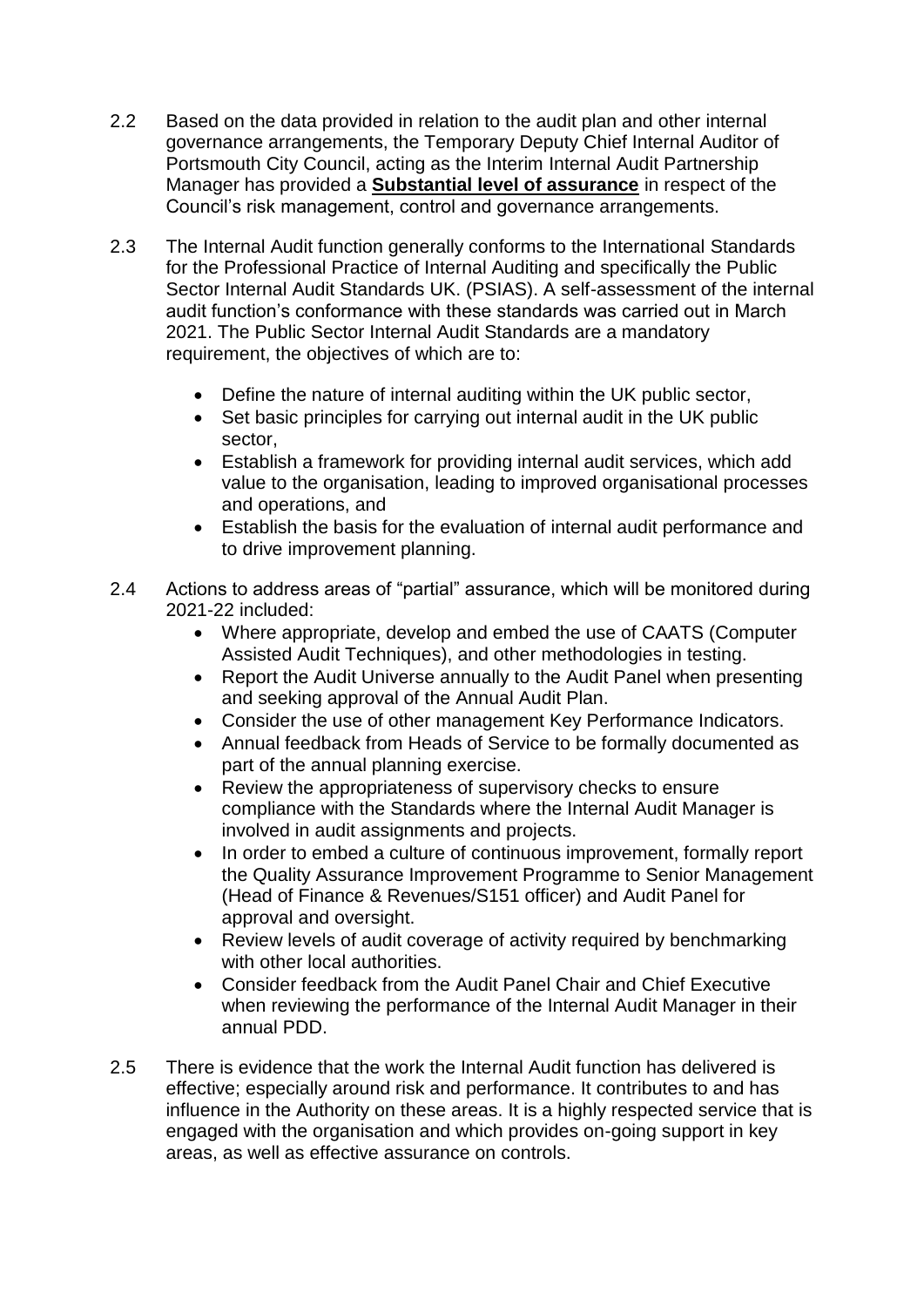2.6 The assurance opinions relating to the 24 audits in the audit plan (where an opinion had been given) are summarised as follows. This includes 2 unplanned summary reports on Covid19 Governance and Business Support Grants:

| Opinion                      | Number | Percentage |
|------------------------------|--------|------------|
| <b>Full Assurance</b>        | 2      | 8.5%       |
| <b>Substantial Assurance</b> | 21     | 87.5%      |
| <b>Limited Assurance</b>     | 1      | 4%         |

The audit that received a limited opinion, at the time of the audit, was in respect one control weakness in a service area that otherwise would have received substantial assurance. Mitigating action has subsequently been taken to address the control weakness identified.

# **3 Independence and Objectivity**

3.1 The Internal Audit Team's independence and objectivity has been maintained in accordance with the Public Sector Internal Audit Standards. The exception to this has been the Principal Auditor's role in facilitating the Council's Risk Management. In order to provide a compensating control, Risk Management Audits are undertaken by the Senior Auditor and the outcomes reported to the Head of Finance & Revenues.

#### **4 Internal Audit Performance 2020/21:**

- 4.1 This report outlines the work undertaken by Internal Audit from 1 April 2020 to 31 March 2021 and the overall performance in delivery of the 2020-21 Audit Plan.
- 4.2 76.5% (23 of the 30 programmed audits) of the original audit plan was delivered to final or draft report stage against a target of 95%. Three audits (10%) were in progress as at 31 March 2021. In response to the pandemic and revision of priorities, the deferral of three audits (Staff Recruitment, Elections Management and Valley Housing) was approved by the Audit Panel in July 2020. A further two audits (Health & Safety and Asset Management) were deferred as approved by the Audit Panel in March 2021. Therefore, after revising the audit plan the team delivered 92**%** (23 of the amended target of 25 audits). The reduced coverage over the year was a culmination of reduced resources, staff absences and Covid19 priorities (the latter of which resulted in two additional and unplanned summary reports/assurance opinions).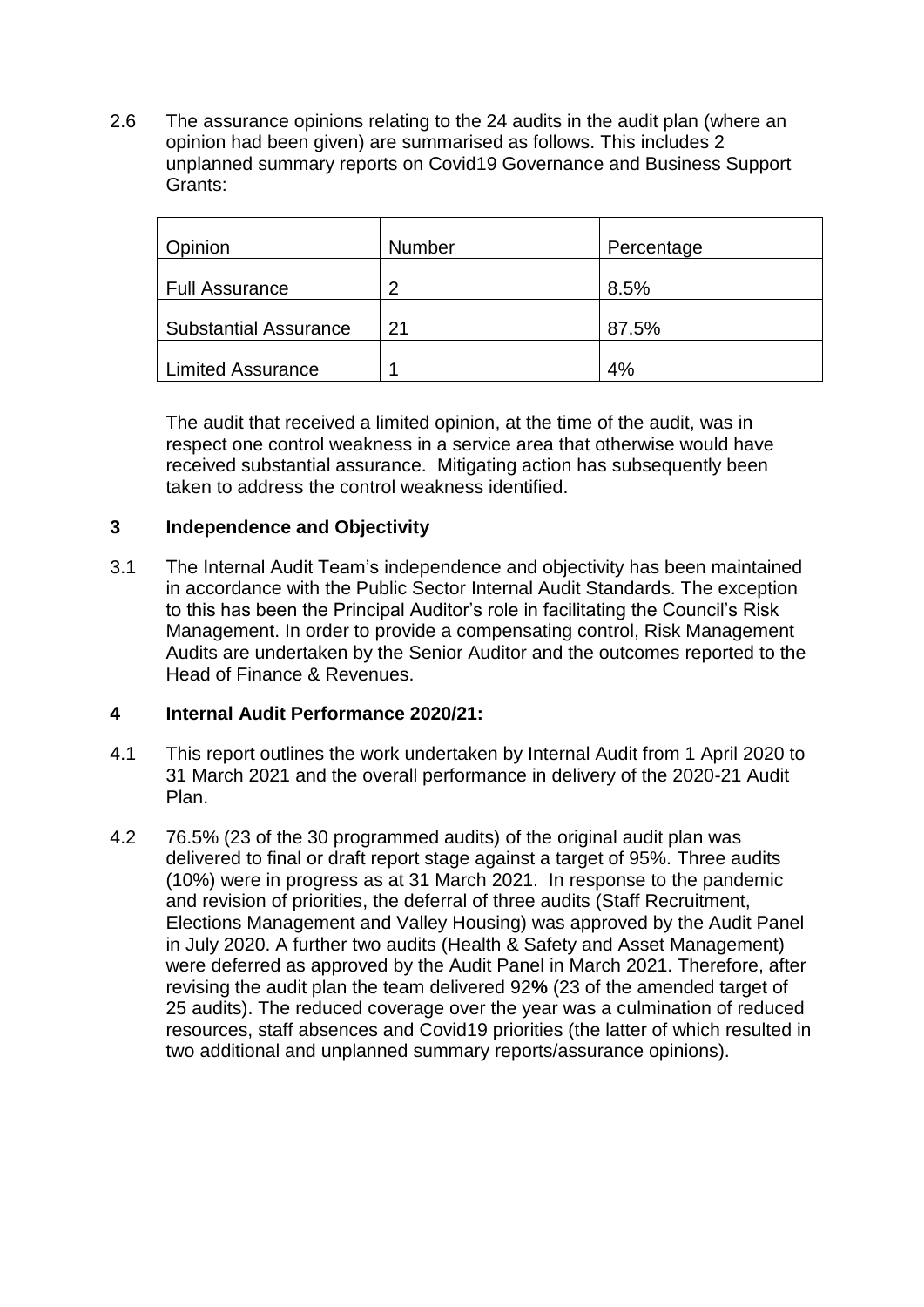4.3 All actions arising from audit reports are agreed with the management responsible for the area/function. These actions are monitored by each Service's Performance Board and recorded on the performance management system. A review of the system was undertaken to ascertain the status of audit actions as at 31/03/21. The results are summarised in the table and narrative below:

| <b>Audit</b><br><b>Actions:</b> | <b>Risk:</b> | Total:         | <b>Complete:</b> | <b>In</b><br><b>Progress/Pending:</b> |
|---------------------------------|--------------|----------------|------------------|---------------------------------------|
| 2018-19                         | High         | $\overline{0}$ | $0(0\%)$         | $0(0\%)$                              |
|                                 | Medium       | 27             | 20 (74%)         | 7 (26%)                               |
|                                 | Low          | 43             | 39 (91%)         | 4(9%)                                 |
| 2019-20                         | High         | 0              | $0(0\%)$         | $0(0\%)$                              |
|                                 | Medium       | 10             | 3(30%)           | 7(70%)                                |
|                                 | Low          | 25             | 20 (80%)         | 5(20%)                                |
| 2020-21                         | High         | $\overline{0}$ | $0(0\%)$         | $0(0\%)$                              |
|                                 | Medium       | 7              | 4 (57%)          | 3(43%)                                |
|                                 | Low          | 11             | 8 (73%)          | 3(27%)                                |
| Grand<br><b>Total</b>           |              | 123            | 94               | 29                                    |

- 4.4 11 actions arising from 2018-19 audit reviews are in progress or have slipped. None are high risk.
- 4.5 12 actions arising from 2019-20 audit reviews are in progress or have slipped. None are high risk.
- 4.6 6 actions arising from 2019/20 audit reviews are in progress or have slipped. None are high risk.
- 4.7 The detail of the 29 remaining actions referred to above has been reported to the Audit Panel. The implementation of these actions is regularly monitored and followed up by both Internal Audit and the Service Performance Boards.

# **5 2021/22 Audit Plan - Progress and performance report to 30th June 2021**

5.1 The Annual Audit Plan for 2021/22 was approved by the Audit Panel on 15th March 2021.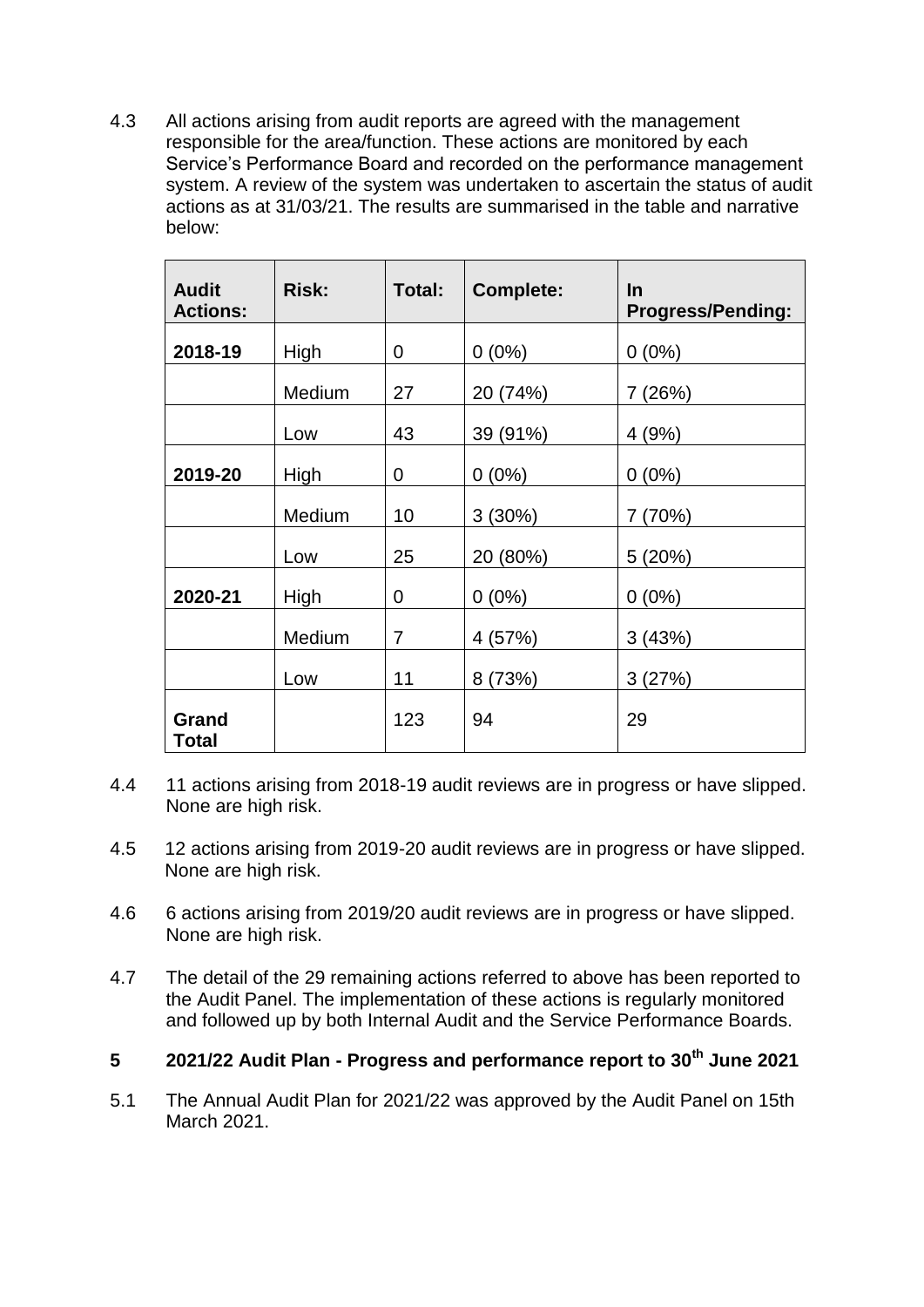- 5.2 There are 25 (plus 1 held in reserve) programmed audits within the 2021/22 audit plan of which 1 (4%) is complete and 4 (16%) are in progress as at 30 June 2021. An assurance role on 2 projects is also underway.
- 5.3 Contingency time is included in the plan for Special Investigations, S151 Requests and completion of audits from the 2020/21 audit plan. No time has been spent on special investigations or S151 requests as at  $30<sup>th</sup>$  June 2021.

# **6 Corporate Objectives and Priorities**

6.1 The work of the Internal Audit function supports the Council's four strategic aims for maintaining and improving quality of life in Test Valley, by ensuring that the Council makes the most of its available resources and transforms the way it works, to provide even better value for money and effective service delivery.

#### **7 Consultation/Communications**

7.1 The Internal Audit Plan for 2020/21 involved full consultation with senior management, the Council's External Auditors and the Audit Panel.

#### **8 Options**

- 8.1 In accordance with best professional practice, currently the Public Sector Internal Audit Standards, each year a plan is produced and internal audit resources allocated to the areas of the Council's activity which need to be reviewed during the year.
- 8.2 The Council has limited options in this matter as without this the Council is at risk of providing inadequate audit coverage on high-risk areas and no assurance on the control environment.

#### **9 Risk Management**

9.1 The annual audit plan 2020/21 was based on the Council's risk registers and Internal Audit contributes towards the overall corporate governance framework of assurance.

#### **10 Resource Implications**

- 10.1 The Audit Plan for 2020/21 was based on 3.0 full time equivalent auditors employed by Test Valley Borough Council and 0.1 full time equivalent of an Audit Manager's time provided in partnership. The Covid-19 pandemic and staff vacancies impacted resources and revisions to the Audit Plan were approved.
- 10.2 The Audit Plan for 2021/22 was based on 3.0 full time equivalent audit staff employed by Test Valley Borough Council. Following a minor re-structure and conclusion of the partnership arrangements the roles of Principal Auditor and Internal Audit Manager have been combined and a Senior Auditor was appointed to the team from 9th August.